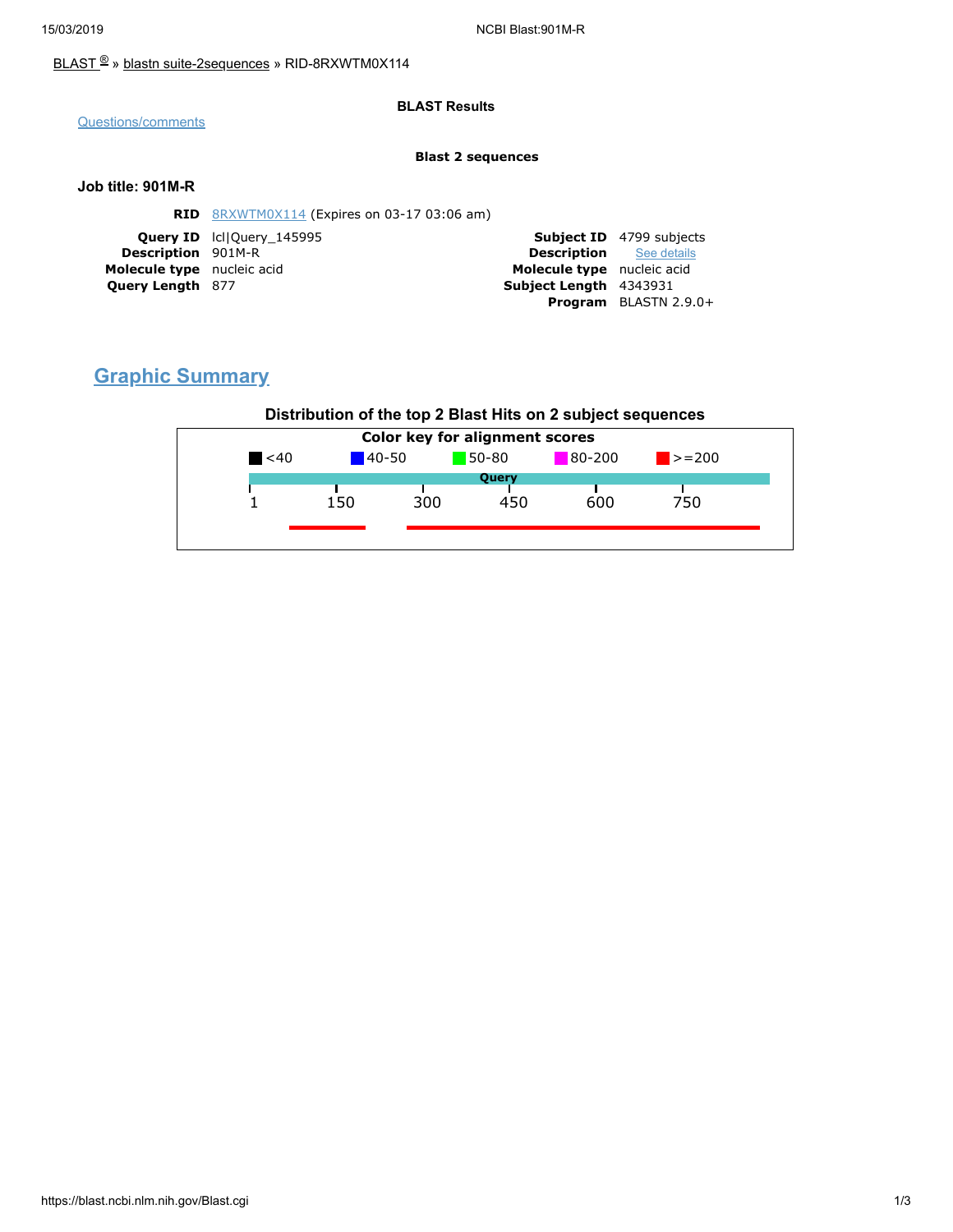## **Descriptions**

Sequences producing significant alignments:

| <b>Description</b>                                               | Max<br>score | Total<br>score | Query<br>cover | ⊢<br>value | Ident   | Accession    |
|------------------------------------------------------------------|--------------|----------------|----------------|------------|---------|--------------|
| MHIKLPCM 04538 Toxin coregulated<br>pilus biosynthesis protein E | 1014         | 1014           | 68%            | 0.0        | 97.03%  | Query 150534 |
| MHIKLPCM 04537 Toxin coregulated<br>pilus biosynthesis protein T | 237          | 237            | 14%            | 1e-62      | 100.00% | Query_150533 |

# **Alignments**

MHIKLPCM\_04538 Toxin coregulated pilus biosynthesis protein E Sequence ID: Query\_150534 Length: 996 Number of Matches: 1 Range 1: 1 to 601

| <b>Score</b>   |             |                    | <b>Expect</b> | <b>Identities</b>                           | Gaps                            | <b>Strand</b>                     | Frame |
|----------------|-------------|--------------------|---------------|---------------------------------------------|---------------------------------|-----------------------------------|-------|
| 1014 bits(549) |             |                    | 0.0()         | 589/607(97%)                                | 8/607(1%)                       | Plus/Plus                         |       |
| Features:      |             |                    |               |                                             |                                 |                                   |       |
| Query          | 270         |                    |               | GGCG                                        |                                 | `GAA                              | 329   |
| Sbjct          | $\mathbf 1$ |                    |               |                                             |                                 |                                   | 60    |
| Query          | 330         |                    | GA.           | CAGGAAAGAAAGAAACAACA                        |                                 | GAT<br>G                          | 389   |
| Sbjct          | 61          |                    |               |                                             |                                 |                                   | 120   |
| Query          | 390         | CGT                |               | <b>CAGTCAGGAACGGGCAGAGCTT</b><br><b>CTC</b> | TGATGCC<br>TGAAAT               | <b>CTGGGTTCCTGCTGAT</b>           | 449   |
| Sbjct          | 121         |                    |               | :GGGC<br>GΑ                                 |                                 |                                   | 180   |
| Query          | 450         | gaga               |               | GGGGAGT <sup>.</sup><br>AGC<br>Ά            | CAGGAAAAC                       |                                   | 509   |
| Sbjct          | 181         |                    |               |                                             |                                 |                                   | 240   |
| Query          | 510         |                    |               | CAGACCAAGaaaaaaaTAAAATCAGC                  |                                 | GG I                              | 569   |
| Sbjct          | 241         |                    |               |                                             |                                 |                                   | 300   |
| Query          | 570         | G                  | G<br>G        | G                                           |                                 | GGAAAT<br><b>CGGG</b><br>.<br>9Tq | 629   |
| Sbjct          | 301         |                    |               |                                             |                                 |                                   | 360   |
| Query          | 630         |                    |               | Ģ                                           | AGAAGAGTGGCAAGGGGCCGGACGACT     | <b>AATGTAC</b>                    | 689   |
| Sbjct          | 361         |                    |               |                                             | GAG <sup>-</sup><br>GG          | G<br>G                            | 420   |
| Query          | 690         | <b>GCAT</b><br>CAT | GТ            | <b>GTGCAAAAT</b><br>TAT                     | TGACGATGGTTAT<br>GΤ             | GT.<br>TATGAtt                    | 749   |
| Sbjct          | 421         |                    |               |                                             | G                               |                                   | 480   |
| Query          | 750         | tt <b>AWATGCA</b>  |               | AGGG<br>Ģ<br>GА                             | GGG<br>TAGGTAA-<br>G            | GTAAAGAT<br>GΑ<br>Ģ               | 808   |
| Sbjct          | 481         | TTTAT              | G۱            | AGGGC                                       | GGG<br>G<br>GT<br>GG            | TTG<br>G                          | 538   |
| Query          | 809         | ATAAG              | GC            | TAWTAAAACAGT<br>ATGAACAA                    | <b>GACT</b><br><b>CGT</b><br>GT | GΑ<br>GCCTGA                      | 867   |
| Sbjct          | 539         |                    | CCGC          | GG                                          | :GTGGGC                         | TĠT<br>TGTGG                      | 595   |
| Query          | 868         |                    | 874           |                                             |                                 |                                   |       |
| Sbjct          | 596         | '†Å†               | 601           |                                             |                                 |                                   |       |

#### MHIKLPCM\_04537 Toxin coregulated pilus biosynthesis protein T Sequence ID: Query\_150533 Length: 1566 Number of Matches: 1 Range 1: 1439 to 1566

| <b>Score</b>  | <b>Expect</b> | <b>Identities</b> | Gaps      | <b>Strand</b> | Frame |
|---------------|---------------|-------------------|-----------|---------------|-------|
| 237 bits(128) | 1e-62()       | 128/128(100%)     | 0/128(0%) | Plus/Plus     |       |
| Features:     |               |                   |           |               |       |